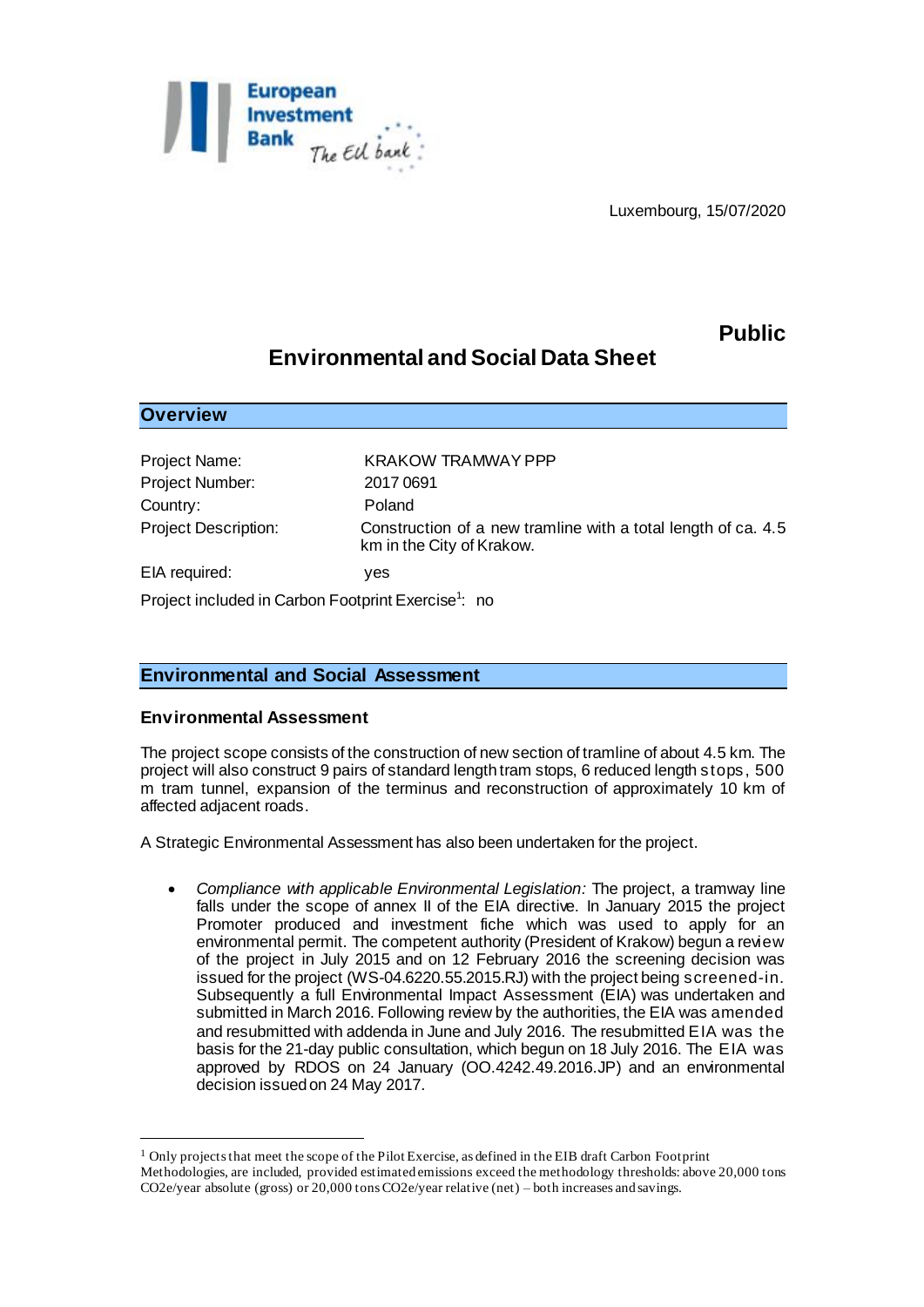

#### Luxembourg, 15/07/2020

- *Natura 2000 and Biodiversity:* The project is not likely to have significant impacts on any Natura 2000 area, hence the Bank does not require a Form A for this project. Łąki Nowohuckie (PLH120065) is the closest Natura 2000 area, and is located approximately 4 km away from the project. Other sites in the vicinity are Skawiński Obszar Łąkowy (PLH120079) – approx 8 km, Dębnicko-Tyniecki Obszar Łąkowy (PLH120065) – approx 10 km, Dolina Prądnika (PLH120004) – approx 10 km and Dolinki Jurajskie (PLH120005) – approx 12 km. The line mainly runs through an urban environment along existing road corridors and will have a 500 m long tunnel section.
- *Impacts during construction:* The main impacts will be temporary (dust, noise and emissions)*.* In particular, the tunnel construction will lead to increased noise during the excavation and haulage of the spoil. The Promoter is expected to ensure compliance with legislation. The details of the construction methods are yet to be confirmed as these will be developed by the concessionaire as part of the bidding process.
- *During the operational phase:* The impacts of the tramline on the overall noise level of traffic are expected to be low as the tramline will replace a number of bus routes along a major corridor in the City. Further, by replacing old diesel buses, the tramline is expected improve the air quality of public transport and improve road safety. The stops in the tunnel (and all stations) will have access for persons with disabilities. The EIA also reviewed the safety measures including fire prevention, evacuation, flood prevention and general safety (lighting in the tunnels etc).
- *Climate change mitigation:* The project is enhancing the public transport system in Krakow, improving the quality of public transport service in terms of speed, comfort and reliability and thus increasing its attractiveness to users in the urban area, contributing to the reduction of reliance on private cars and the related negative impact on environment, and consequently to tackling climate change*.*

A Supplemental EIA will be elaborated after the design, and before the construction permit application. The SEIA is a standard requirement for these type of projects and is issued based on detailed construction plans. It focuses on the impacts of the construction activities. The SEIA decisions and construction permit (ZRID) will be reviewed by the Bank at the Stage II appraisal and will be conditional for disbursement of the loan.

The project has limited social impacts as the trajectory of the tram lies within existing road corridors. The tunnel also primarily goes underneath a roundabout as Polsadu. The key items at risk are the utilities under the road that may be affected during construction. However, this risk is small as the Promoter is conversant with utility diversion being also responsible for the roads in Krakow.

## **Public Consultation and Stakeholder Engagement**

 *Public Consultation:* Public Consultation was carried out as part of the EIA procedures. One issue raised during the consultation was the temporary use of land during construction which had been misinterpreted as land acquisition. Further, the input from the public consultation has had a bearing on the project design.